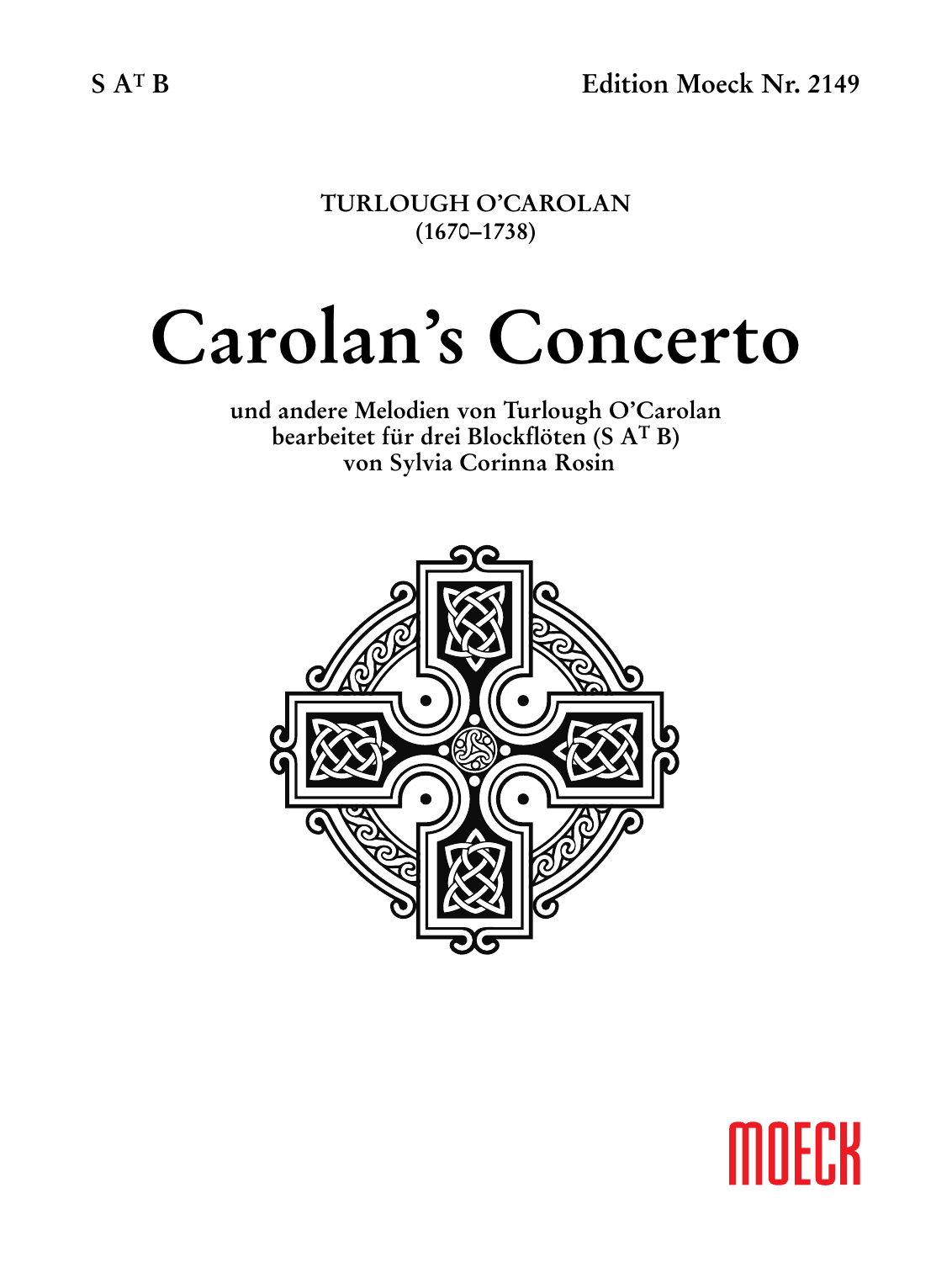TURLOUGH O'CAROLAN (1670–1738)

# **Carolan's Concerto**

und andere Melodien von Turlough O'Carolan bearbeitet für drei Blockflöten (SATB)

von Sylvia Corinna Rosin

Partitur und 3 Stimmen

Edition Moeck Nr. 2149 MOECK VERLAG CELLE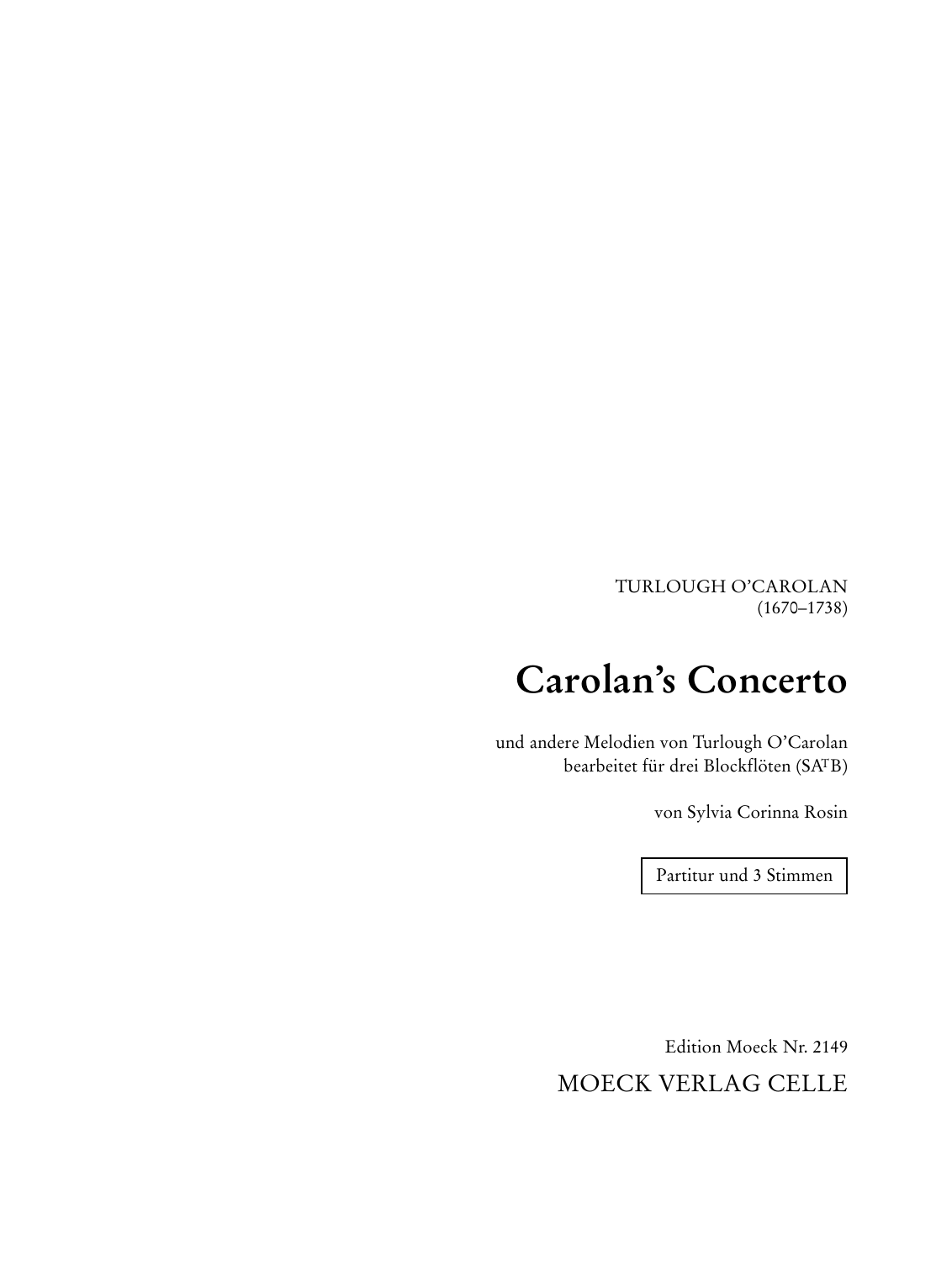

 ${\mathbf S}$ ylvia Corinna Rosin (\*1965) ist Mitglied<br> ${\mathbf S}$ des in trnational be lann en Block fö entrios *En semble Drei klang Berlin*, für das sie Stücke arrangiert und kom poniert.

Sie unterrichtet Blockflöte an der *Mu sik schule City West* in Berlin.

Ihre Arrangements, die sie auch für ihre Schüler schreibt, sind in zahlreichen No enausgaben und pädagogischen Lehrwerken veröffentlicht (*Moeck, Breitkopf & Härtel*, *Uni versal Edition Wien, Edition Tre Fontane*) und auf CD eingespielt (*hänssler Classic, Profil* und *primTON).* Ihre Kompositionen für Blockflötenorchester sind oft von der Musik der nordamerikanischen Indianer inspiriert.

Sylvia Corinna Rosin (\*1965) is member of<br>The renowned recorder trio *Ensemble Dreiklang Berlin*, for which she composes and arranges pieces.

She teaches at the music school *City West* in Berlin.

Her arrangements that she also writes for her students have been published in numerous editions and tutors (*Moeck, Breitkopf & Härtel*, *Universal Edition Wien, Edition Tre Fontane*) and have been recorded at *hänssler Classic, Profil* and *primTON.* Her compositions for recorder orchestra are often inspired by the music of the Native Americans.

Translation: *J. Whybrow*

Sylvia Corinna Rosin (\*1965) est membre du trio de flûtes à bec *Ensemble Drei k lang Berlin*, de renommée internationale, pour lequel elle compose et réalise des arrangements.

Elle enseigne la flûte à bec à l'école de musique *City West* à Berlin.

Ses arrangements, qui sont aussi dédiés à ses élèves, sont publiés dans divers partitions et manuels pédagogiques (aux éditions *Moeck, Breit kopf & Härtel*, *Universal Edition Wien, Tre Fontane* entre autre) et ont été enregistrés sur CD (*hänssler Classic*, *Profil* et *primTON*). Ses compositions pour orchestre de flûtes à bec s'inspirent souvent de la musique des Amérindiens.

Traduction: *A. Rabin-Weller*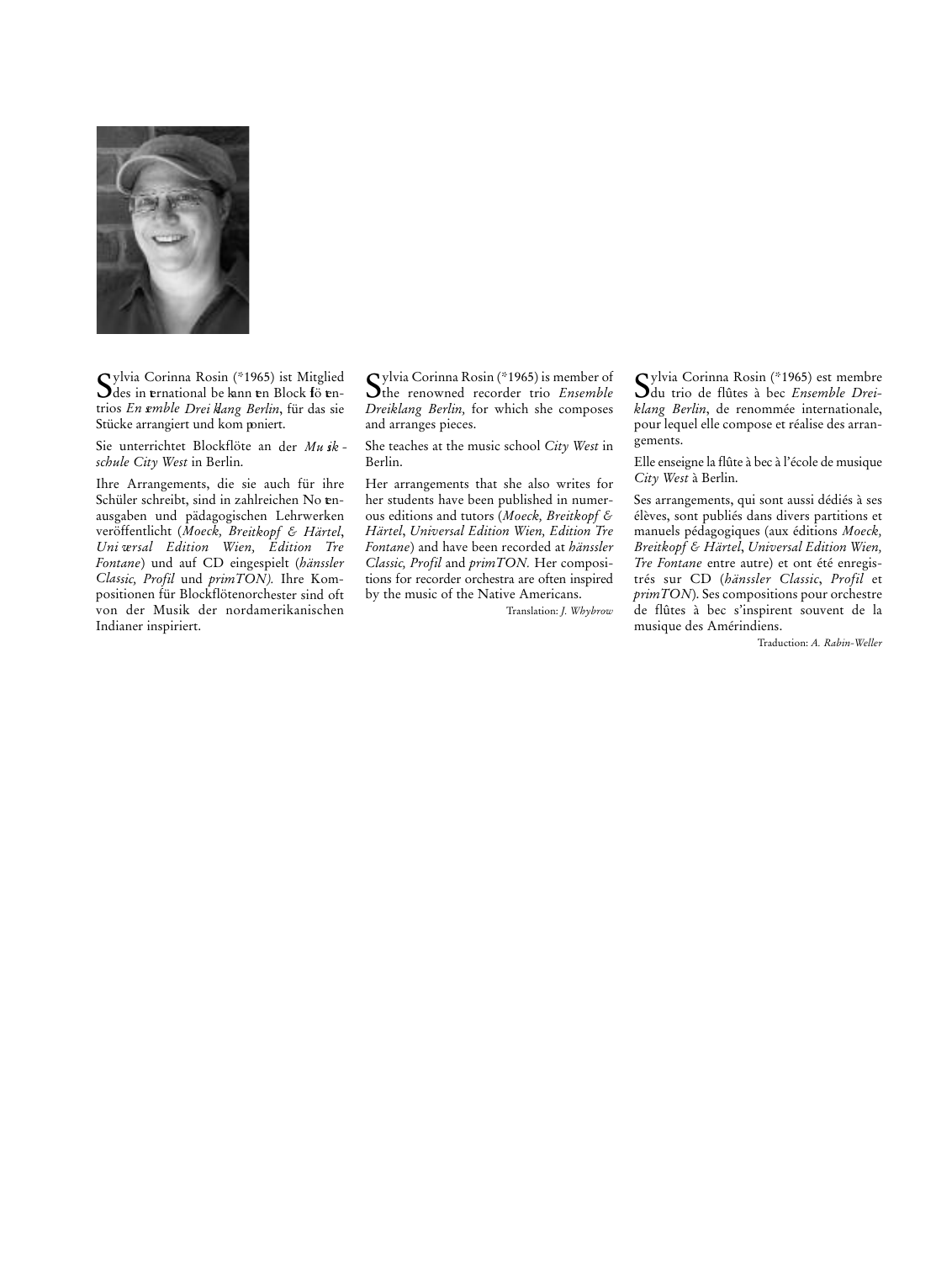Carolan (Turlough O'Carolan, 1670– 1738) war irischer Harfenist und Komponist. Er erblindete infolge einer Pockenerkrankung im Alter von 18 Jahren, erlernte die Irische Harfe und führte ein Leben als Wandermusiker. Auf dem Weg zu einem neuen Gastgeber komponierte er ein Stück, das dessen Namen im Titel trug und bei der Ankunft aufgeführt wurde. Carolans Stil stellt eine individuelle Vermengung irischer Folklore mit italienischem Barock dar und findet sich heute immer noch im Repertoire von Folkloregruppen.

Aus seinen über 200 überlieferten Melodien habe ich sieben ausgewählt und unter dem Titel *Carolan's Concerto* für Blockflötentrio arrangiert.

Carolan (Turlough O'Carolan, 1670– 1738) was an Irish harp player and composer. He lost his sight due to smallpox at the age of 18. He learnt to play the Irish harp and earned his keep as a troubadour. When he was on his way to a new host, he composed a piece, the title of which was his new master's name. When he arrived, he performed the new piece. Carolan's style is an individual blend of Irish folklore and Italian Baroque and to this day, is still to be found in the repertoire for folklore groups.

I have chosen seven melodies out of a possible 200 which have survived and have arranged them as a recorder trio under the title, *Carolan's Concerto*.

Translation: *A. Meyke*

Carolan (Turlough O'Carolan, 1670– 1738) était un harpiste et compositeur irlandais. Ayant contracté la variole, il perdit la vue à l'âge de 18 ans, apprit à jouer de la harpe et devint musicien itinérant. Sur la route qui le menait vers un nouvel hôte, il composa un morceau dont le titre comportait le nom de cet hôte et qu'il interpréta à son arrivée. Le style musical de Carolan est un mélange de folklore irlandais et de baroque italien ; on le retrouve encore de nos jours dans le répertoire de groupes folkloriques.

Parmi les 200 mélodies et plus qu'il a composées, j'en ai choisi sept pour en faire un arrangement pour trio de flûtes à bec, que j'ai intitulé *Carolan's Concerto*.

Traduction: *A. Rabin-Weller*

1. Carolan's Welcome 2. Sheebeg and Sheemore 3. Carolan's Concerto (Mrs Power) 4. Fanny Power 5. Cremonea

6. Ode to Whiskey

7. One Bottle More

Sylvia Corinna Rosin März/March/mars 2020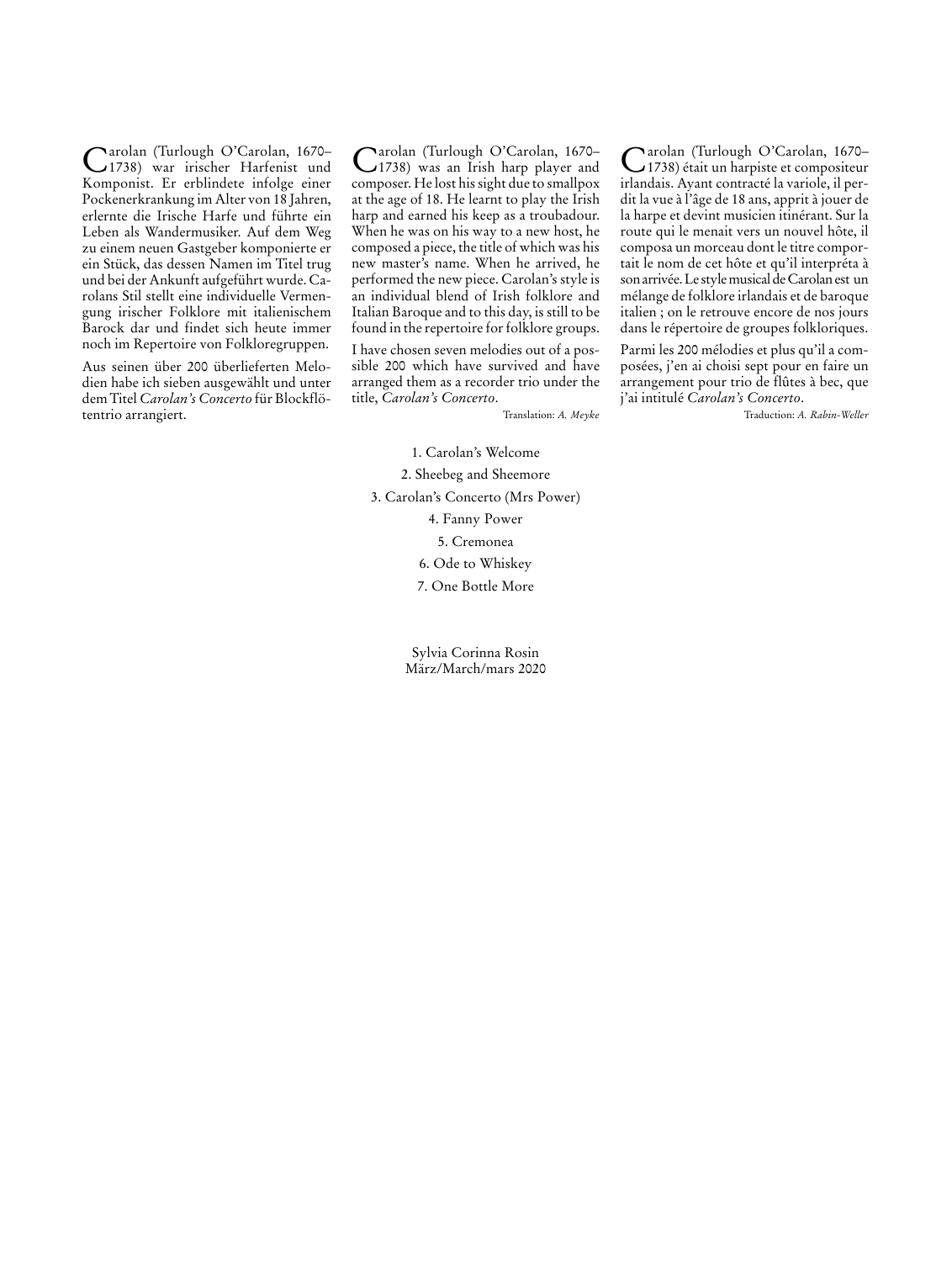#### 1. Carolan's Welcome







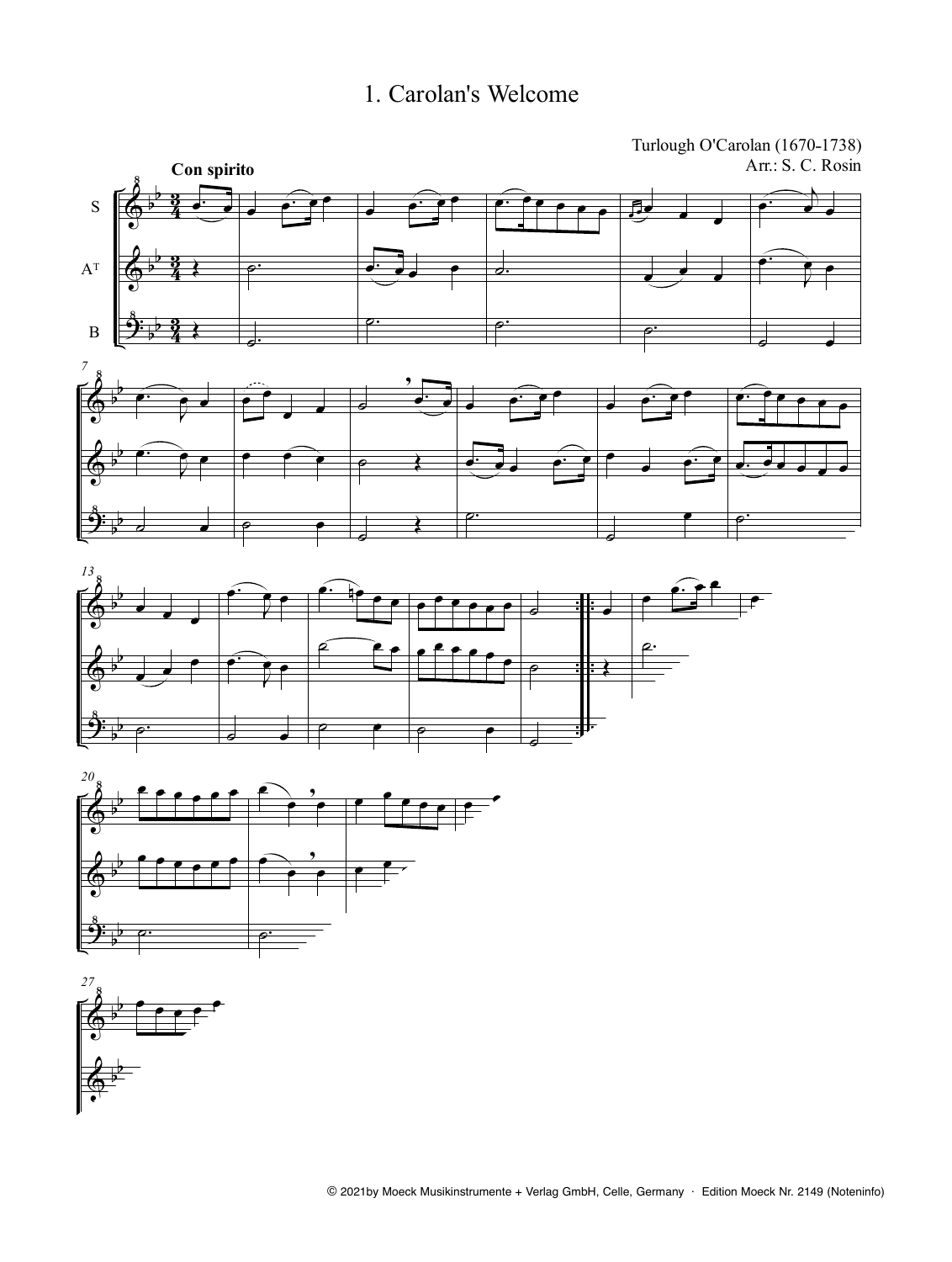## 2. Sheebeg and Sheemore







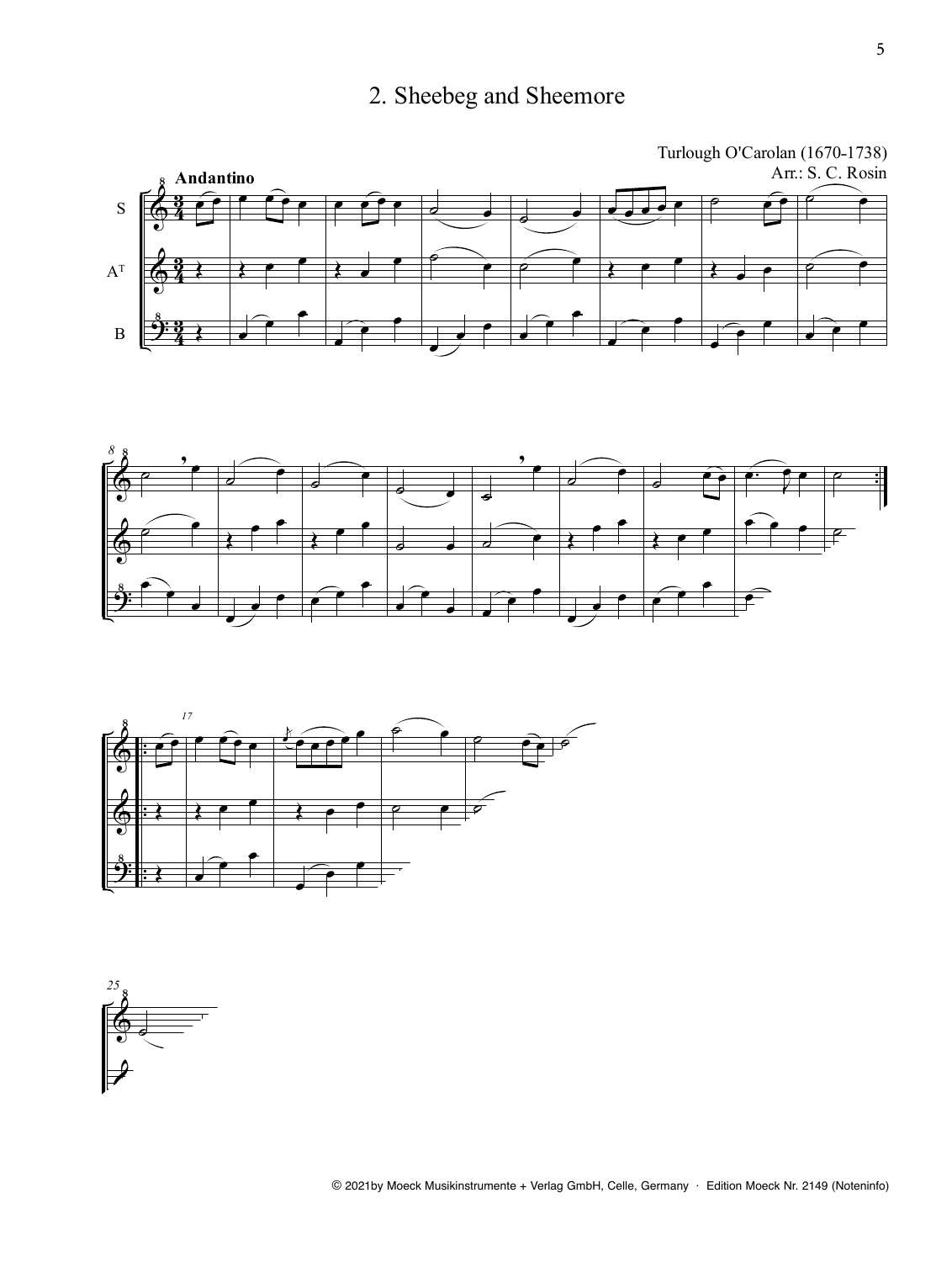## 3. Carolan's Concerto (Mrs Power)







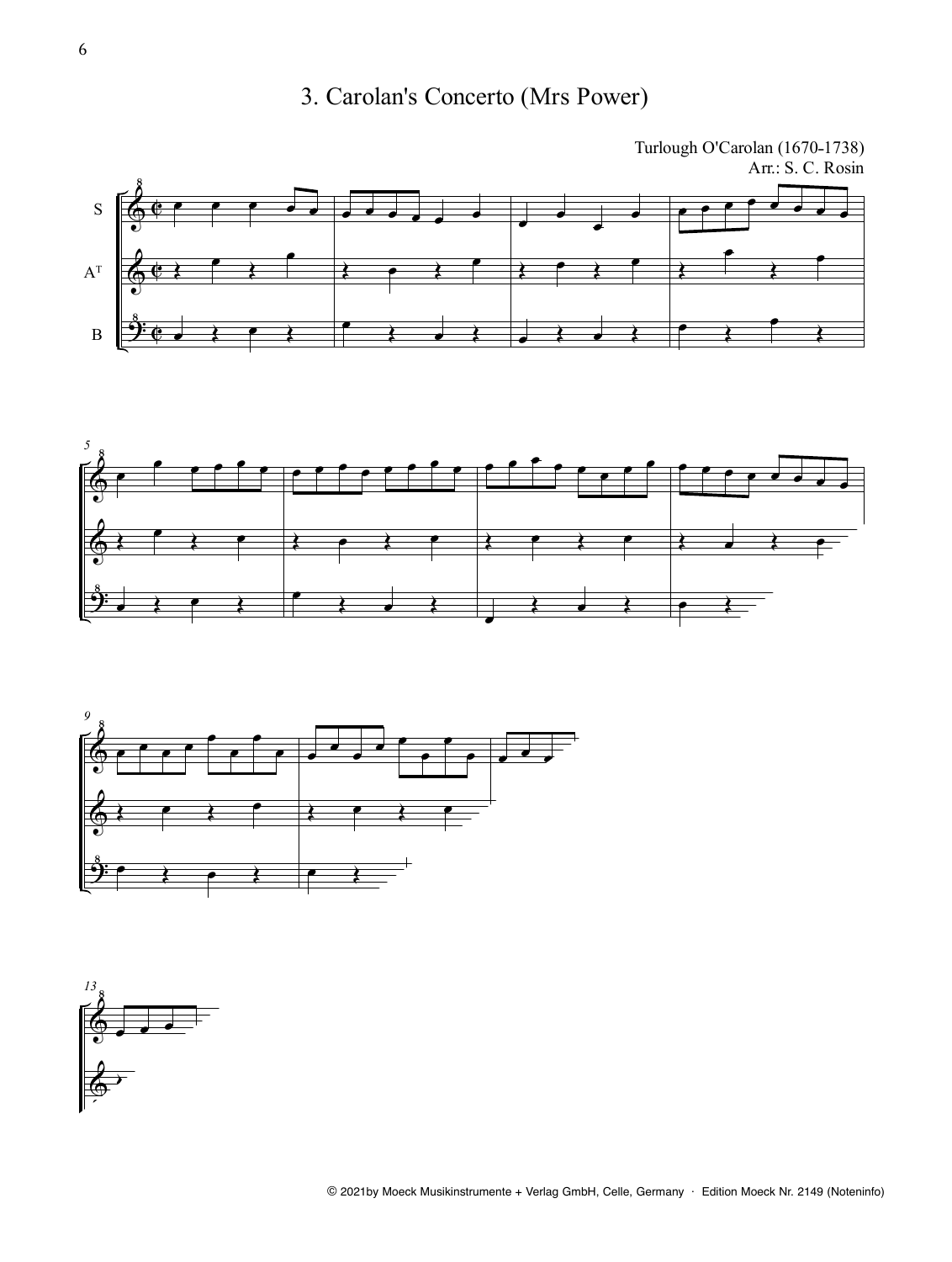





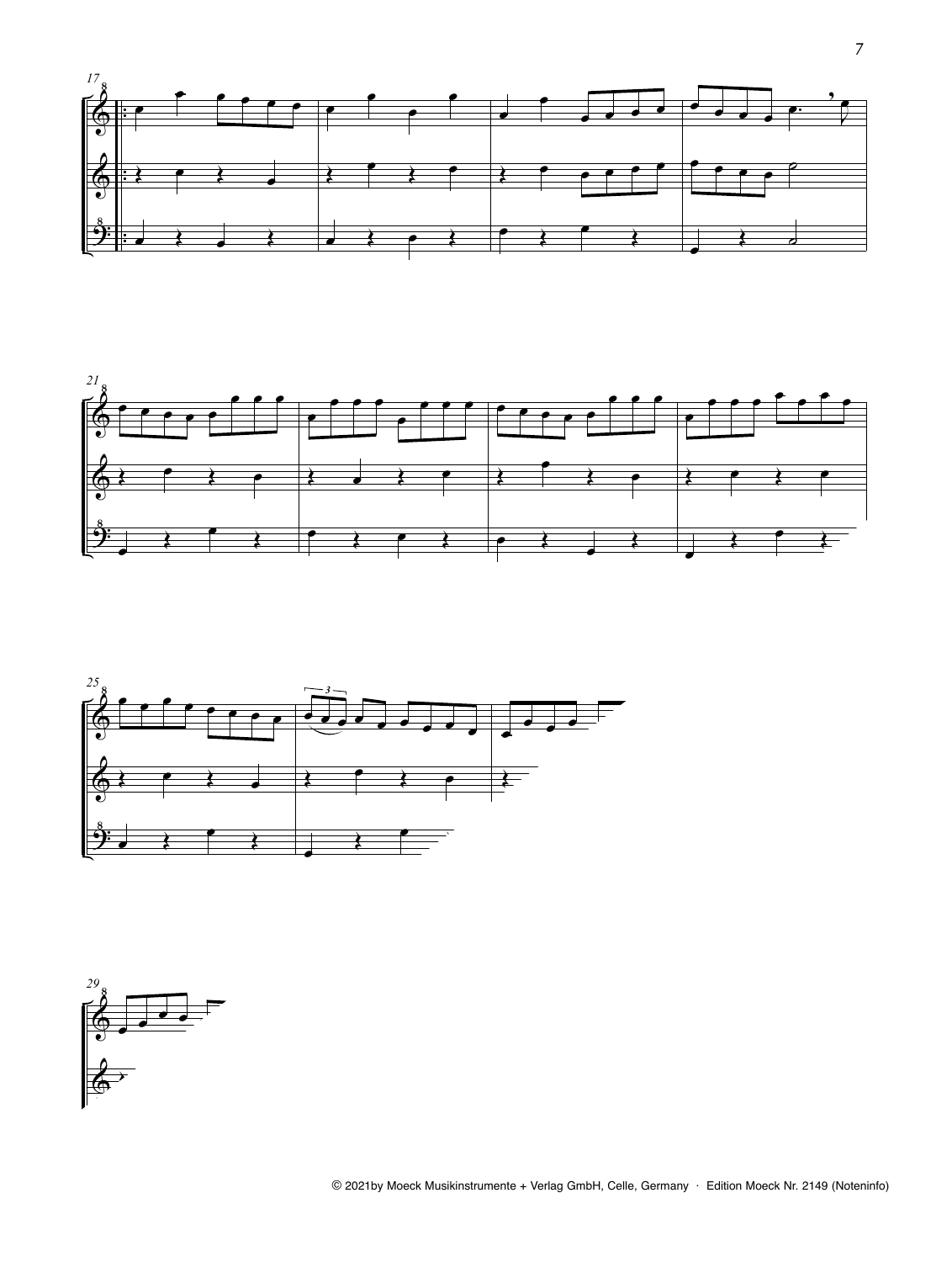## 4. Fanny Power

Turlough O'Carolan (1670-1738) Arr.: S. C. Rosin







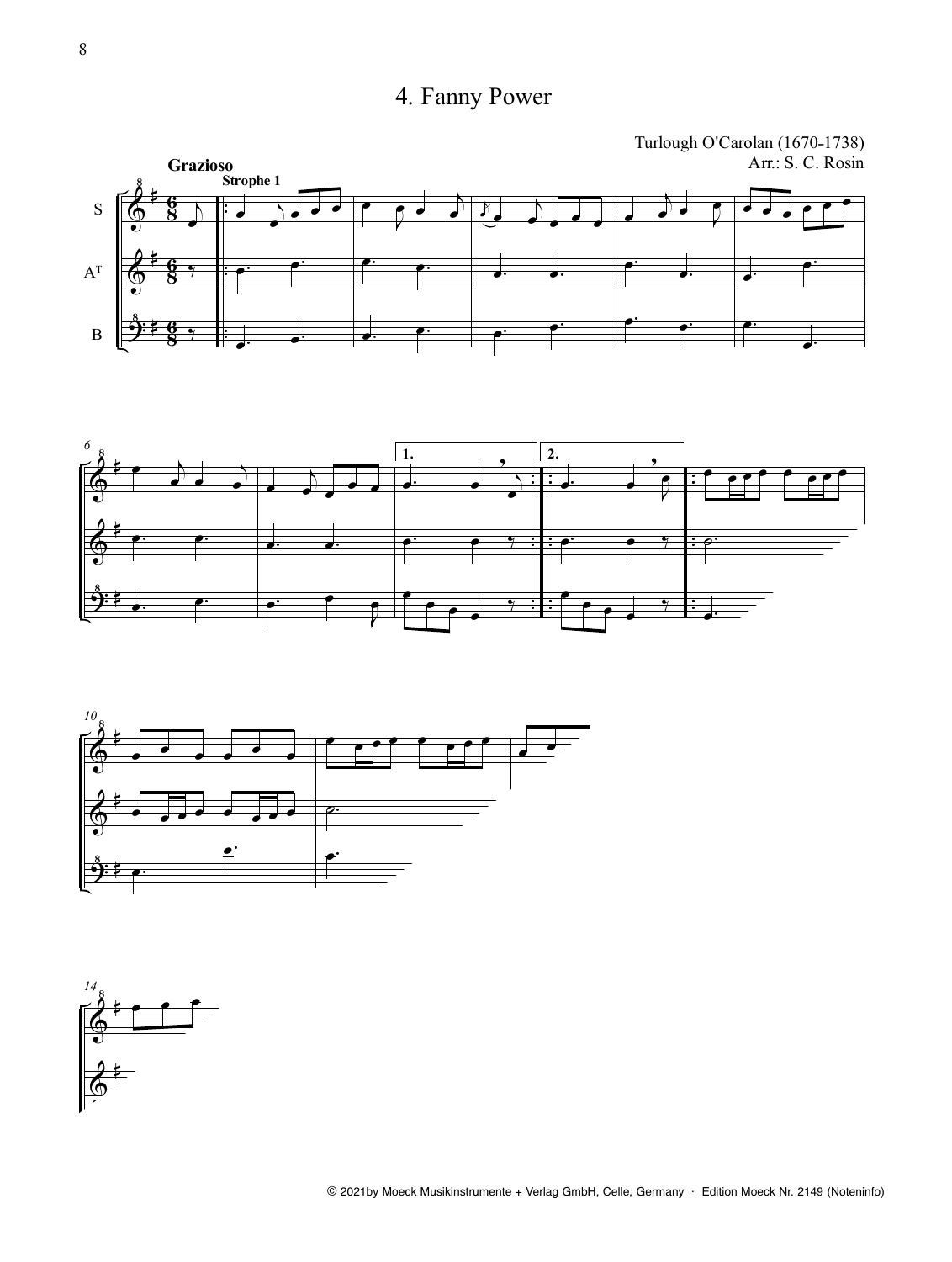





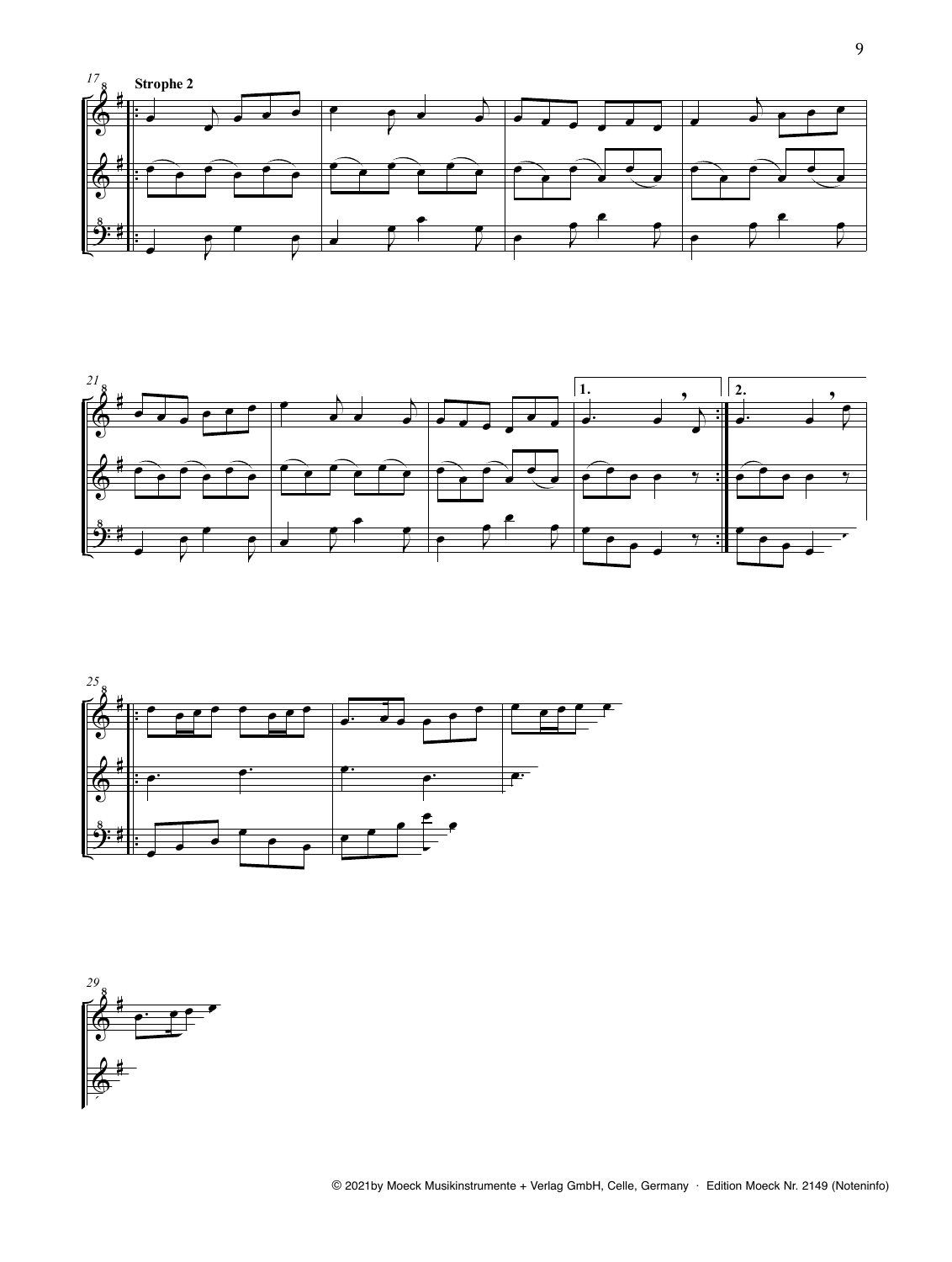#### 5. Cremonea





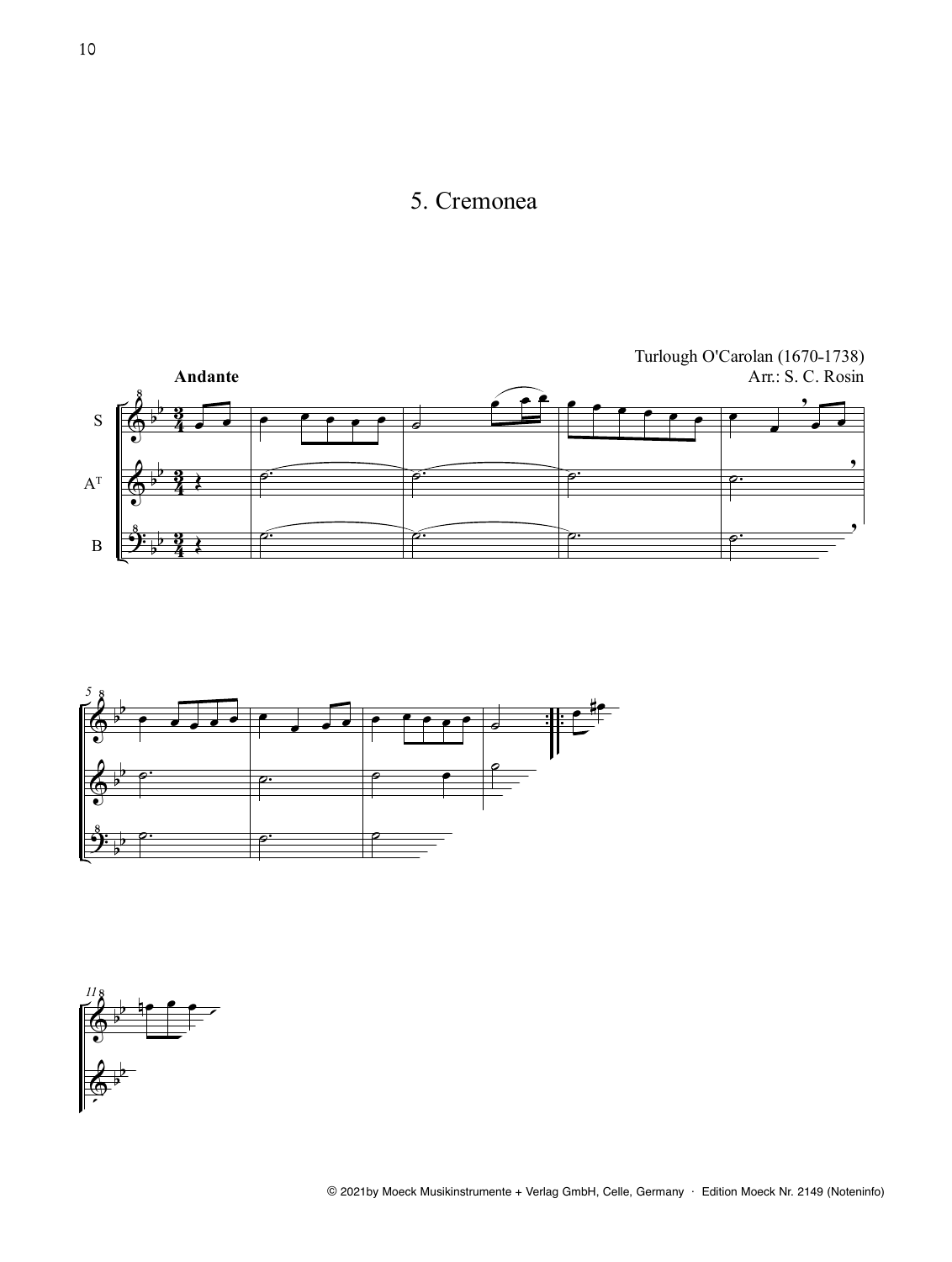# 6. Ode to Whiskey